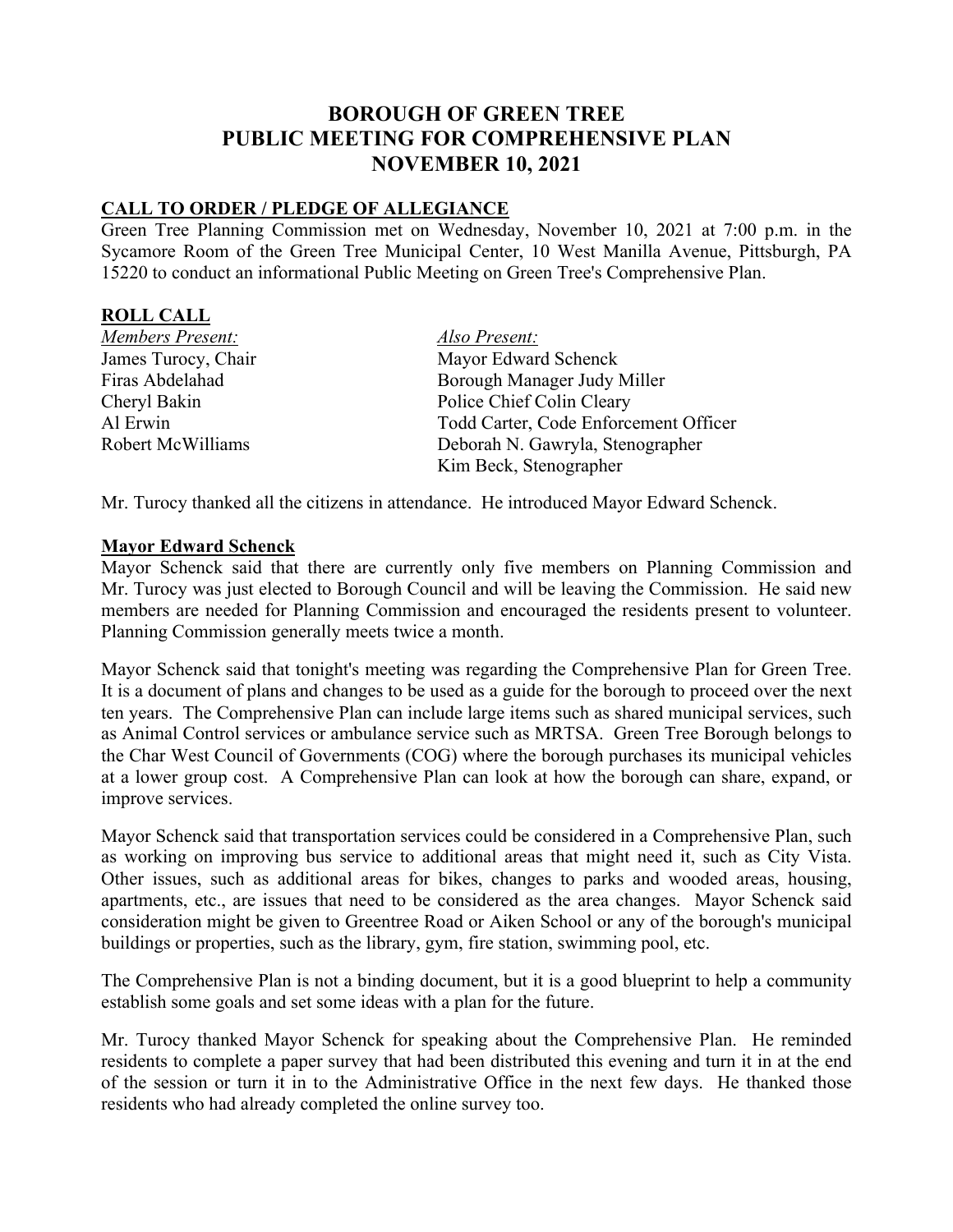Mr. Turocy said Planning Commission is in the process of reviewing the previous Comprehensive Plan and has been working on revisions for the future. The Planning Commission generally deals with land use and development in the various districts within the borough. In doing so, Planning Commission always takes into consideration the borough's biggest stakeholders, the borough residents. With the Comprehensive Plan, the Planning Commission is seeking to determine how Green Tree should grow while keeping it a place where residents love to live, work, and play.

Mr. Turocy said there are a lot of different assets that must be considered while looking at the longterm growth and development of the community. There needs to be a review of the things that are good in the borough and maybe make them even better, while noting things that need to be improved, and keeping Green Tree a good place for the next generation.

Planning Commission is an advisory board, which reviews new ordinances that are sent to Council for review and passage. Under the Municipal Planning Code (MPC), which guides municipal planning and guides the actions of the planning commissions, a Comprehensive Plan should be reviewed and revised every ten years. The last Comprehensive Plan was approved in 2010.

Mr. Turocy said that Planning Commission is seeking input from the residents on the various assets of the community and the relationships with various parts of the community, such as housing. He said that the borough recently had an application to convert hotel rooms into micro-apartments. The Zoning Hearing Board reviewed the application and determined that it was not the right fit for that use in that spot. The case is currently in litigation, but perhaps that is an issue that residents might want to consider. Green Tree primarily consists of single-family houses and consideration needs to be taken regarding how to proceed into the future, especially with the changes that have occurred with the pandemic. Questions such as empty office space because more people are working from home must be considered and decisions whether vacant office space should be converted to housing or some other use instead. New ideas are needed to face some of the future challenges.

Mr. Turocy said that the Comprehensive Plan should reflect the residents' vision for the community. He stated that tonight's meeting was not a political meeting, but was a meeting for members of the community to come together and provide comments on what is good about Green Tree and suggest ideas regarding what needs to be improved upon.

## **Chief Colin Cleary**

Chief Cleary said he is one of the police officers in Green Tree Borough for the past six years and is pleased to serve as the Chief of a small police department. There is one lieutenant, eight full-time patrol officers, and a part-time administrative assistant, but it is a full-service police agency. The police are available 24 hours a day, seven days a week with two or three Green Tree officers on duty at any time. The police department is very responsive to the needs of the community.

Chief Cleary said that Green Tree is a lovely town of 2.2 square miles and about 5,000 residents. The department knows its community, enjoys serving the community, and is responsive to the community. The COVID pandemic has been challenging, but when a resident requests a police officer they get one or two officers in response. If the issue is not a police issue, the officers work to point the individual in the right direction to assist with his or her problem.

The Green Tree Police Department is responsive to what the community wants. The community wants visible patrolling, the community wants the police around the schools, and the community wants school bus safety. That is why at the beginning of the school year the police often trail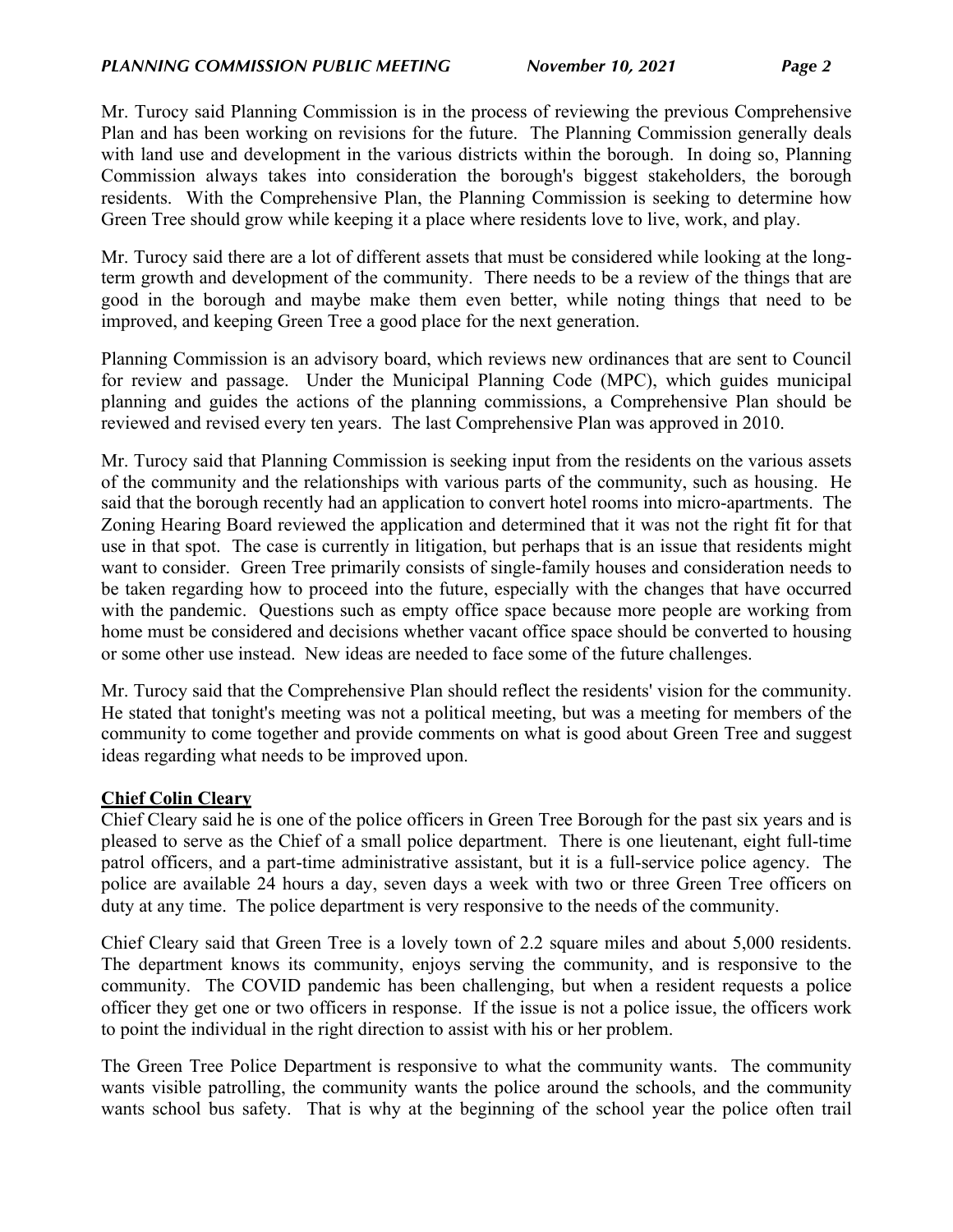school buses to make certain that the bus stops are safe, crossing guards are positioned properly, and people are abiding by the school bus lights.

The police often patrol at the schools during recess and can be found out in the community on foot or on bicycle. It is important to be out in the community so the residents can see the officers and the children get to know them and feel comfortable with them.

One of Green Tree's biggest complaints is traffic, so Green Tree police officers do a lot of traffic enforcement. They may not write a lot of tickets, but they do make a lot of stops. In 2019, Green Tree officers stopped the same number of vehicles as Mt. Lebanon, which is a 33 officers police force that has a reputation for traffic enforcement. Mt. Lebanon police wrote more tickets, but the total number of traffic stops were about the same.

Chief Cleary said that although the Green Tree Police Department is a small department it has access to a lot of different resources. The borough is partnered with two different COGs, SHACOG and Char West COG. SHACOG pools a lot of police resources, so there is a tactical team available, a crash investigation team, a civil disturbance team, and a cooperative investigation team for investigations that may crossover municipal boundaries. Additionally, the borough has the Allegheny County Police, who are called about four to six times a year. The GTPD also reciprocates its services as needed.

Chief Cleary said that the police department could always do more and interact better and can always be receptive to community information, but the department is always available to help even if it is not a police matter.

Mr. Turocy asked if the GTPD still provides the D.A.R.E. program in the schools. Chief Cleary replied that the department has not provided the D.A.R.E. program over the past two years, primarily because of COVID. Guardian Angel Academy was receptive to the idea of resuming some sort of program and there often tends to be an officer interacting positively with the students. As the pandemic declines, Chief Cleary said he was hoping to bring back a program in the schools.

Mr. Turocy asked those present to speak about their ideas and concerns for Green Tree.

#### **Rachel Magliochette, 44 Pocono**

Ms. Magliochette said there is a limited amount of draw for new businesses in Green Tree, other than law offices, banks, etc. There has been a lot of business growth in neighboring communities with boutiques and small restaurants. Other communities seem to have opened new businesses and this can result in people moving into a community.

Ms. Magliochette said it would be nice to have a walkable business area with shops and restaurants giving something for people to do in the community. She said there is also a problem with a lack of safe spaces for people to walk their pets. Pets are currently not permitted in borough parks and she felt they should be allowed. She would like to see more walking trails that are kept clear. The Nature Center is not well maintained and has never been well maintained since she has lived in Green Tree. The overgrowth in the Nature Center makes it too difficult for walking on a regular basis.

Ms. Magliochette said there are a lot of parks in Green Tree, but there is not a lot of greenspace where people can walk. She would like to see new businesses in Green Tree to create and attractive main street area. She would also like more safe spaces for people to walk.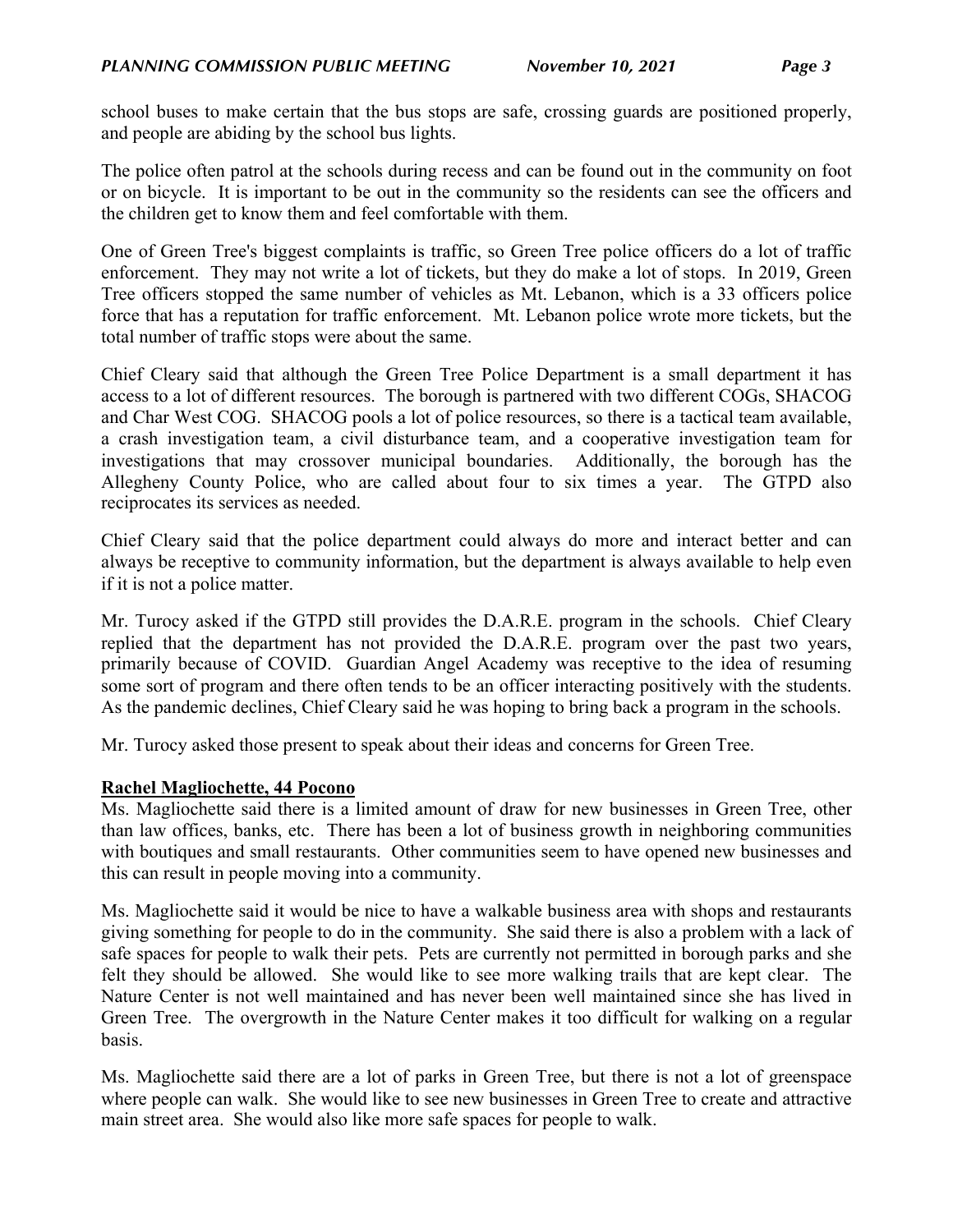Ms. Magliochette suggested that Green Tree could have more of an art presence with paintings, murals, and artwork throughout the community. The flowers in the borough parks are beautiful and the addition of artwork or murals throughout the borough would make it more attractive for both the residents and others who might be thinking of moving to the community.

Ms. Magliochette said that Green Tree seems to have a large older populations and she felt that there should be more consideration to encouraging younger people to move into the area.

Mrs. Bakin asked where Ms. Magliochette might envision additional art or murals. Ms. Magliochette said artwork and murals could be placed almost anywhere. Greentree Road comes to mind because it is the road that is most traveled in the borough.

Mrs. Bakin asked if Ms. Magliochette has ever used the Green Tree dog park. She replied that she does have a key fob for the dog park and she used it for several years, but dog owners do not always want loose dog situations. She would prefer to have walking areas for owners and their pets. Ms. Magliochette said that people are often stopped when walking through Green Tree Park to the dog park and advised that dogs are not permitted in the park. She felt that dogs should be allowed to walk with their owners on leash on the walking paths in Green Tree Park. She felt that opening Green Tree Park for walking leashed dogs and better maintenance on the walking paths in the Nature Center would be a big help. The dog park is only an off-leash solution and not an area to walk a dog safely.

Mr. Erwin said there have been discussions about making Greentree Road safer for pedestrians. There have also been requests for citizens to help clean and clear the Nature Center to make it more appealing. He said he had discussed possibly getting together with the Green Tree Garden Club to do some work at the Nature Center to freshen up the area.

Mr. Turocy said a copy of the Green Tree zoning map was on display so residents could review the various districts. The zoning map is also online. He suggested that residents look at the map and think about how some areas could be better utilized.

#### **Amy Cesario, 1134 Greentree Road**

Ms. Cesario said she is very happy to live in Green Tree. Her oldest daughter has purchased a home in Green Tree. Her middle daughter is a senior at Keystone Oaks, and her youngest child is in high school. Her family has grown up with Green Tree Library. She said she is worried about how the cars along Greentree Road do not respect the lights or the police officers.

Ms. Cesario hoped that the borough could return to pre-pandemic levels for some of its services. She said the recreation program in Green Tree has been curtailed drastically during the pandemic and felt that her daughters have lost something with the closures and curtailment of all the services.

Ms. Cesario said the Greentree Road business district is concerning. The parking lots are in disrepair, the buildings are falling apart, and the businesses in the buildings are not appealing. It is generally a disgrace and there are some landlords that do not take care of their properties. Ms. Cesario did not want to see additional property along Greentree Road zoned commercial until the commercial properties along Greentree Road have been fixed first.

Ms. Cesario said she would like to see Green Tree be more of an inclusive community embracing younger and different cultures. She said she is aware of Green Tree's tax situation and realizes that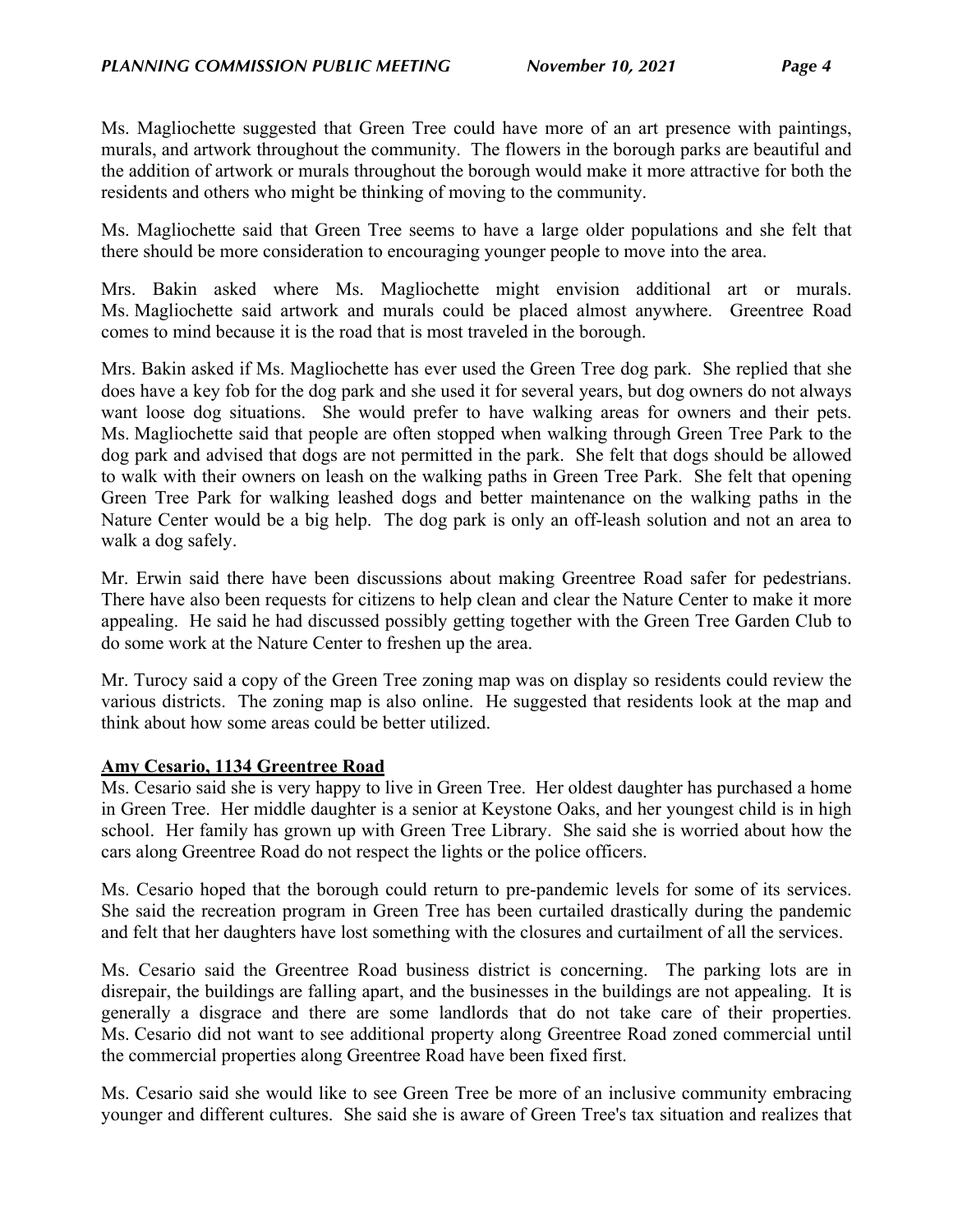there are difficult choices to be made, but she asked that the borough does not cut services as a result. She does not want to lose essential services that make Green Tree special and safe.

Mr. Turocy said that the borough has City Vista, but the residents there do not seem to be involved with Green Tree events in the community. He asked for suggestions about how to make these areas into a single community instead of separate neighborhoods. He said the Rook area is another area where residents do not take part in many community events. Ms. Cesario said it is difficult to get people to participate. As Vice President of the Green Tree Woman's Civic Club she has found it hard to get people to join or attend meetings. The Recreation & Community Activities Board has done a nice job of having fun events throughout the year. With the people coming out after the pandemic, she suggested that some things could be looked at and addressed differently.

Mayor Schenck stated that Council had held a Council meeting at City Vista a number of years ago in an effort to involve the residents living there. He said he would see if Council was interested in holding another meeting at City Vista again.

Ms. Magliochette suggested the Green Tree's Facebook page could promote community events and activities that are not borough-sponsored. She had commented on the Green Tree Facebook page about the need to promote the Community Garage Sale and was told that it was not a boroughsponsored event and that she contact the real estate sponsor of the event for details.

## **Christine Short, 251 Parkedge Road**

Ms. Short said she has lived in Green Tree for about 30 years, but worked in Green Tree before that time. The Green Tree Police Department and Public Works Department are top-notch. When there is a snow event, Public Works has been phenomenal about keeping the borough streets plowed and safe. The police department has always been great since she worked in the borough. She walks her dog throughout the borough, including along Greentree Road, and always feels completely safe.

Ms. Short said she is on the Recreation & Community Activities Board and it was a very big challenge when COVID hit. The board has discussed what programs could be offered for the children, but people first needed to be kept safe during the pandemic. The RCA Board has plans for events over the next year. Light Up Green Tree will be held this year in December and by next summer the recreation program in Green Tree should be back to full strength.

Ms. Short expressed concern about Foster Plaza vacancies. She works for Highmark and most of their employees are still working from home and do not know when they will return to the office. She said that Foster Plaza generates a large share of the borough's revenue for taxes. Planning Commission and Borough Council need to be creative when addressing the vacant office space.

Ms. Short stated that Green Tree Borough has a great police department, Public Works department, and Volunteer Fire Company. The fire company is all-volunteer, but they go through the same training as paid fire fighters. Ms. Short realized that the pool is in need of a lot of work and she hoped that the work could begin soon.

Mayor Schenck said that three members of the borough's Public Works Department are Green Tree volunteer fire fighters, so if there is a fire call during the day those members are in the community and able to quickly respond.

Mr. Turocy said he appreciated Ms. Short's comments regarding what the borough has been getting right as well as what the borough is being challenged with. He said consideration should be given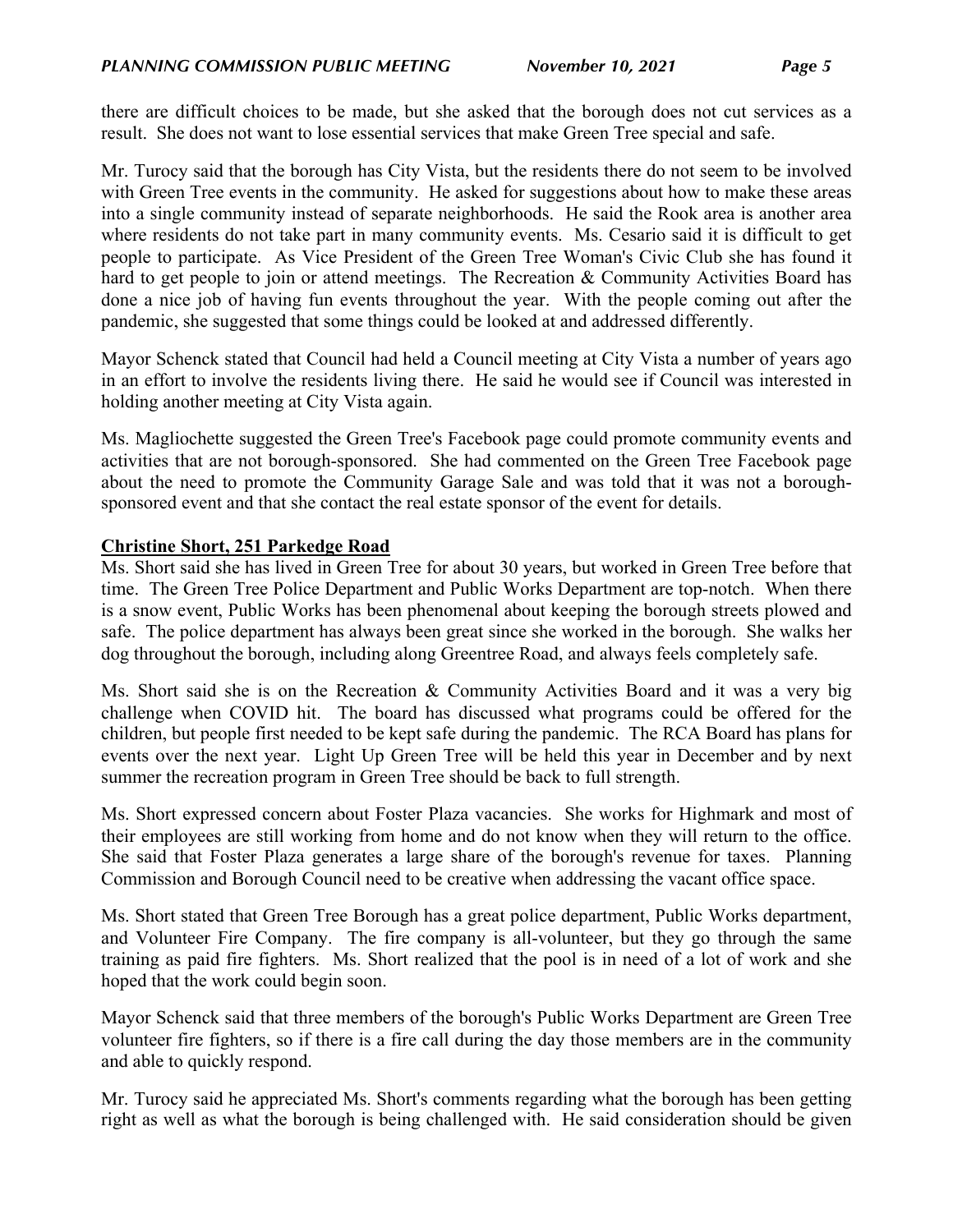to the future of Foster Plaza. He said he would like to hear comments from new residents in the community and their view of the borough. He would like some ideas regarding how to attract more people to come to Green Tree. There are not a lot of apartment spaces, restaurants, and businesses in Green Tree that might attract younger residents.

## **Matt Cesario, 1134 Greentree Road**

Mr. Cesario said Greentree Road is walkable and it would be nice to have places where he could walk to eat or shop. He said that Potomac Avenue in Dormont is an example that could be looked at with all of the new businesses they are attracting.

Mr. Cesario said that many of the new people who have come to work with him have at least looked at the apartments that are available in Green Tree as a potential place to live, so the current apartments have been an attractive place for professionals. Foster Plaza could become an issue, but he said the borough should not seek one big tenant to come in to fix the problems because it can become another problem when that big tenant decides to move on. He suggested that Foster Plaza could be considered for more residential or a mixed-use type of development.

Mr. Turocy said that the relationship between the community and the schools has not been discussed this evening. Aiken has been recognized as a top notch school and part of the Keystone Oaks community. Mr. Turocy said consideration should be given to the borough's relationship with not only the Keystone Oaks School District, but also Guardian Angel Academy and Canevin High School. He asked residents to provide comments on this issue either tonight or in the survey.

Mr. Cesario said the school district has been seeing a steady increase in students at Aiken. He could see the need to add a temporary classroom in the next year or two and predicted a strong student population continuing there for the foreseeable future. He said, based upon the increasing number of students in the school district, that Green Tree seems to be a community that attracts people who want to start their families and keep their children here.

Mr. Turocy asked Mr. Cesario how he envisioned the relationship between the borough and the school district. Mr. Cesario said there have been comments about the buses and transporting the students to and from school safely. The recent land sale of the property behind Aiken has been completed. He did not see any major issues between the school district and the borough.

Mayor Schenck said that, pre-COVID, the Keystone Oaks superintendent used to invite the mayors and police chiefs from the three communities (plus the Mt. Lebanon police chief since the high school is located in Mt. Lebanon) for a breakfast to meet and discuss any concerns. This has always been a good line of communication to discuss and learn of any concerns.

## **Elias, 1031 Greenlawn Drive**

Elias said he and his family moved to Green Tree this past summer and they are new to the borough. He has lived in a lot of places from Texas to North Carolina to Virginia and this is the first place that he has felt that he would like to stay for a long amount of time. It has been a great community so far. He has already joined the Garden Club.

Elias asked if the former Parkway Center Mall and the Giant Eagle were part of the borough. Mrs. Bakin replied that the area was in the City of Pittsburgh. He said that there is so much space in that area that could be put to good use. There is a lot of room to create new buildings or restaurants. All the bars and restaurants seem to be located in other communities and the few that are in Green